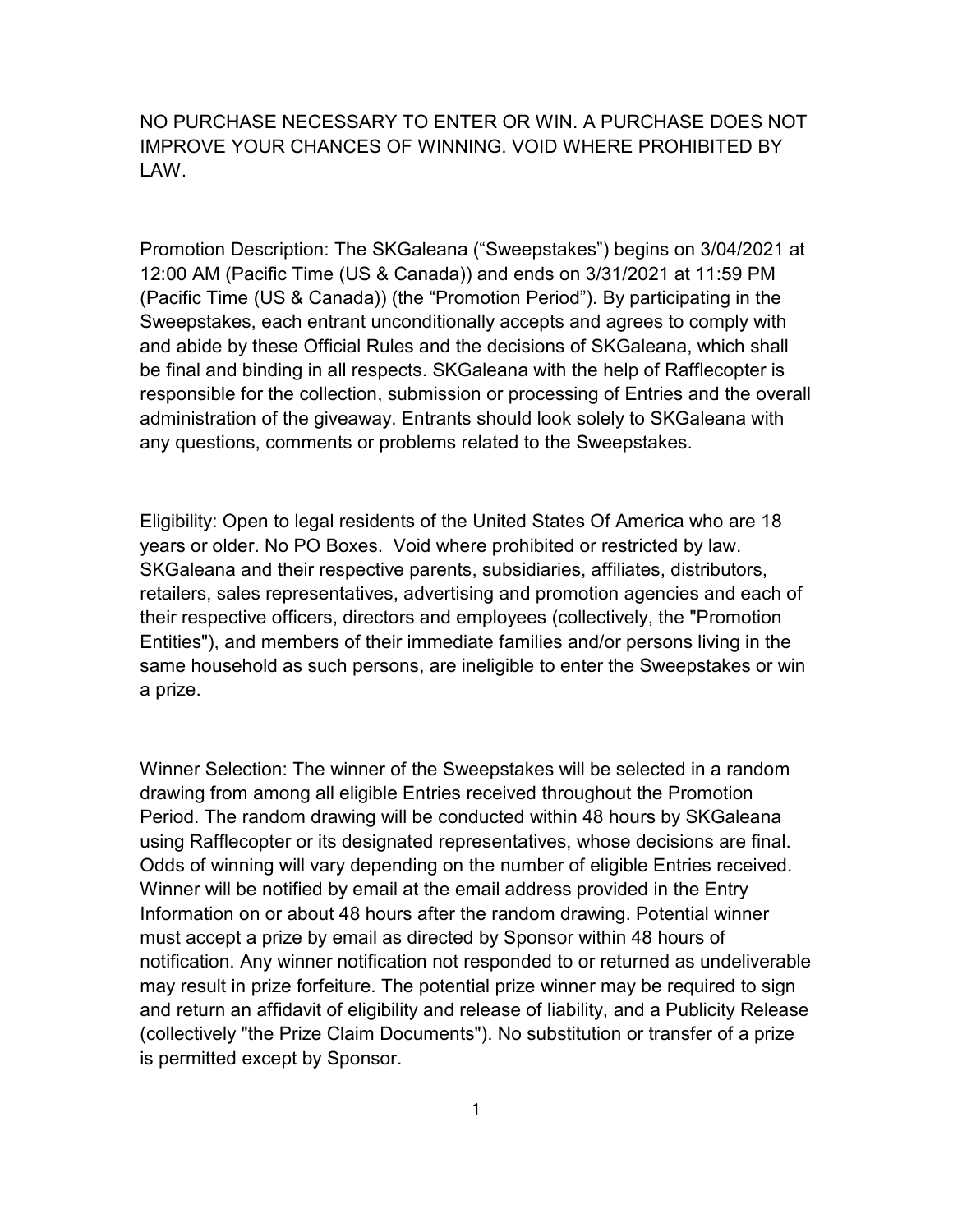Prizes:

One (1) winner will receive The Legend of Korra Steelbook Collection on Blu-ray (srp \$97.99)

How this works:

1. The winner of the steelbook collection will receive an email from SKGaleana with instructions on how to claim and receive their prize

2. Winner will respond with requested information within 48 hours

3. The package will the be mailed to the winner within 6-8 weeks

Only one prize per person and per household will be awarded. Gift cards and gift certificates are subject to the terms and conditions of the issuer. Prizes cannot be transferred, redeemed for cash or substituted by winner. SKGaleana reserves the right in its sole and absolute discretion to award a substitute prize of equal or greater value if a prize described in these Official Rules is unavailable or cannot be awarded, in whole or in part, for any reason. The ARV of the prize represents SKGaleala's good faith determination. That determination is final and binding and cannot be appealed. If the actual value of the prize turns out to be less than the stated ARV, the difference will not be awarded in cash. SKGaleana makes no representation or warranty concerning the appearance, safety or performance of any prize awarded. Restrictions, conditions, and limitations may apply. SKGaleana will not replace any lost or stolen prize items.

Prize will only be awarded and/or delivered to addresses within the United States of America (USA) and cannot be a PO Box. All federal, state and/or local taxes, fees, and surcharges are the sole responsibility of the prize winner. Failure to comply with the Official Rules will result in forfeiture of the prize.

Online Entry: Enter the Sweepstakes during the Promotion Period online by signing into the entry form and perform the tasks provided. The entry form can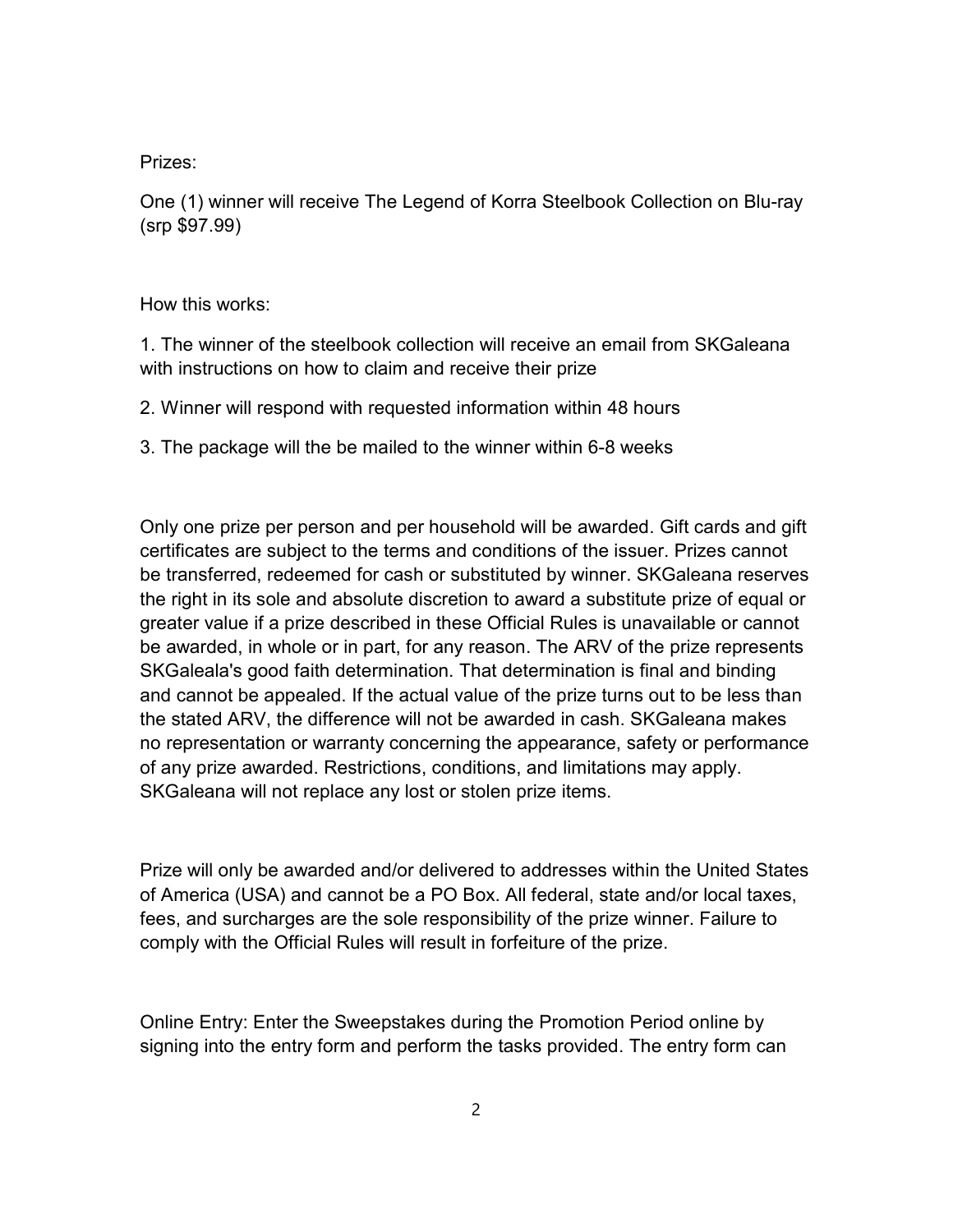be found on the following website at http://SKGaleana.com

Automated or robotic Entries submitted by individuals or organizations will be disqualified. Internet entry must be made by the entrant. Any attempt by an entrant to obtain more than the stated number of Entries by using multiple/different email addresses, identities, registrations, logins or any other methods, including, but not limited to, commercial contest/sweepstakes subscription notification and/or entering services, will void that entrant's Entries and that entrant may be disqualified. Final eligibility for the award of any prize is subject to eligibility verification as set forth below. All Entries must be posted by the end of the Promotion Period in order to participate. SKGaleana's database clock will be the official time keeper for this Sweepstakes.

Privacy: All entrants acknowledge that if they are chosen as a winner, certain of their personally identifying information may be disclosed to third parties at least as required by law, including, without limitation, on a winner's list. All personal information submitted as part of the Sweepstakes may be shared by and between the Promotion Entities, and each of the Promotion Entities will use such information in accordance with their respective independent online privacy policies. The privacy policy of SKGaleana can be found at http://skgaleana.com/terms-and-policies/

Limitation of Liability: SKGaleana is not responsible for any incorrect or inaccurate information, whether caused by website users or by any of the equipment or programming associated with or utilized in the Sweepstakes or by any technical or human error, which may occur in the processing of submissions in the Sweepstakes. SKGaleana assumes no responsibility for any misdirected or lost mail, or any error, omission, interruption, deletion, defect, delay of operation or transmission, communications line failure, theft or destruction or unauthorized access to, or alteration of, Entries. SKGaleana is not responsible for any problems or technical malfunction of any telephone network or lines, computer online systems, servers or providers, computer equipment, software, failure of email or players on account of technical problems or traffic congestion on the Internet or at any website or combination thereof, including injury or damage to entrant's or any other person's computer related to or resulting from participating downloading materials in the Sweepstakes. If, for any reason, the